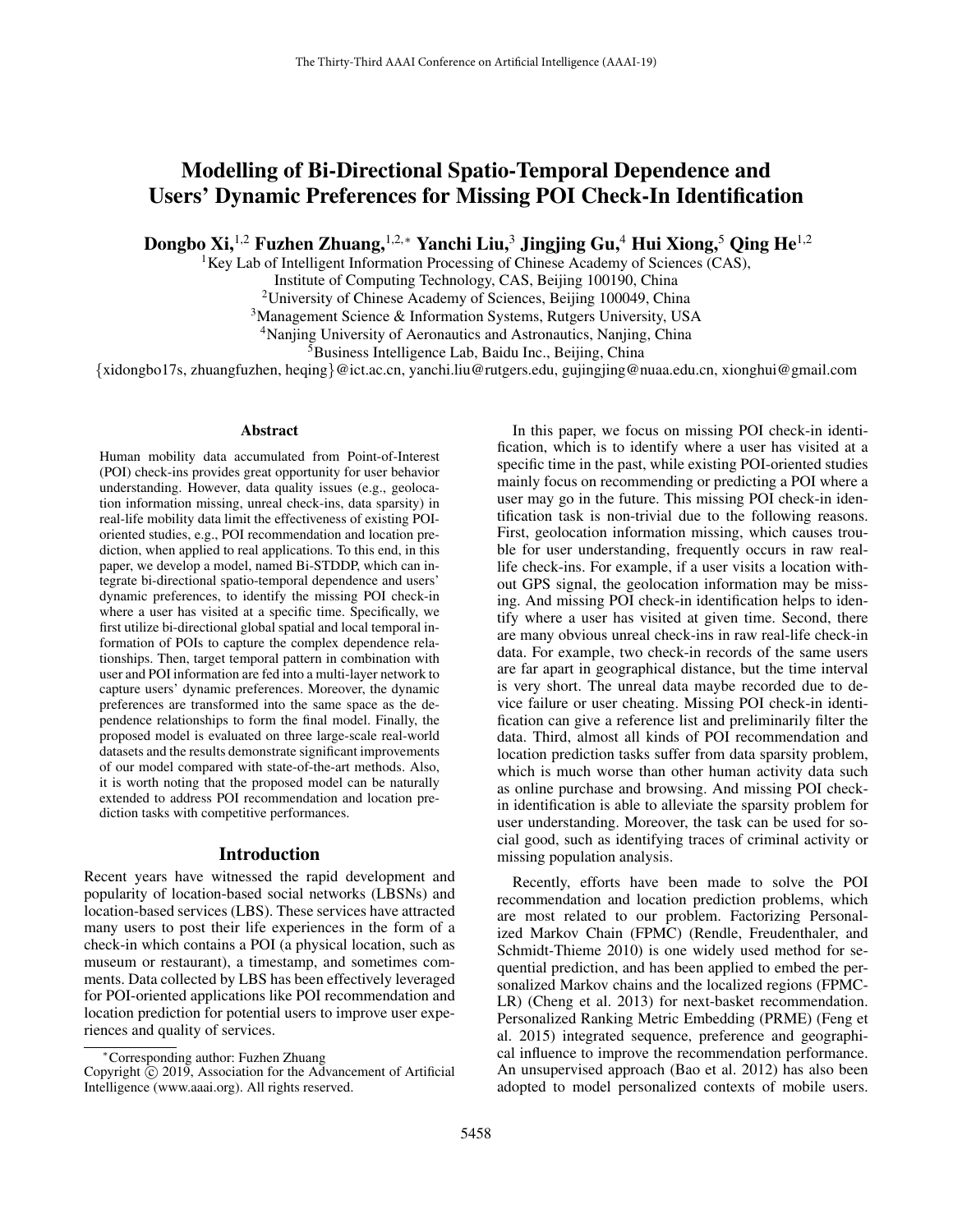Moreover, neural networks have been used in the field of POI recommendation and location prediction (Liu et al. 2016; Wang et al. 2017; Yin et al. 2017). A method called Spatial Temporal Recurrent Neural Networks (ST-RNN) (Liu et al. 2016) was proposed to model local temporal and spatial contexts in each layer with time-specific transition matrices for different time intervals and distancespecific transition matrices for different geographical distances. However, these methods are not designed for missing POI check-in identification. They can not model global spatial information and spatio-temporal dependence relationships, which are very important in check-ins. Besides, these methods utilize past check-in information for future prediction or recommendation from a single direction perspective, while the missing POI check-in identification task needs to utilize the check-in information before and after the given time, which naturally calls for a bi-directional solution.

Along this line, we propose a novel Bi-directional Spatial and Temporal Dependence and users' Dynamic Preferences (Bi-STDDP) model for missing POI check-in identification. The bi-directional model can utilize more information than the above recommendation and prediction methods and is more suitable for the proposed task. Moreover, Bi-STDDP integrates local temporal information and global spatial information. Therefore, Bi-STDDP can well model not only the local context relationships but also the global ones. As we know, check-ins have complex spatio-temporal dependence relationships. For example, it is impossible that two check-in records of the same user are far apart in geographical distance, but the time interval is very short. This kind of complex spatio-temporal dependence can be modeled by Bi-STDDP and learned automatically by gradient descent performed on the whole model. In addition, target temporal pattern in combination with user and POI information can capture users' dynamic preferences. Finally, the spatiotemporal dependence together with users' dynamic preferences provide accurate identification on missing POI checkins.

The main contributions of this work are listed as follows:

- The proposed model can address the non-trivial missing POI check-in identification task using bi-directional sequences to model complex global spatial and local temporal dependence relationships and users' dynamic preferences.
- The traditional POI recommendation and location prediction tasks can be seen as a special case of the missing POI check-in identification task. And the proposed model can be easily extended to address POI recommendation and location prediction tasks by using only forward sequence information.
- Experimental results on real-world datasets show the proposed Bi-STDDP model obtains significant improvement compared with existing state-of-the-art approaches.

## Related Work

The most related work to missing POI check-in identification is location prediction and POI recommendation. In this section, we present the related work in twofold: general methods on location prediction and POI recommendation, and neural network based methods.

## Location Prediction and POI Recommendation

The key difference between location prediction and POI recommendation is that POI recommendation focuses on recommending new locations which do not exist in users' historical check-ins while location prediction can predict repeated locations. However recent work often does not make a clear distinction between them, we discuss them together here.

Different from traditional recommendation tasks (e.g., product recommendation, movie recommendation), location prediction and POI recommendation are to predict the next location utilizing spatial, temporal information of users' historical check-in sequences rather than user-item rating matrix. Therefore, the sequential information plays a crucial role in the successive check-in sequences. Users' movement constraint was taken into account in FPMC-LR (Factoring Personalized Markov Chains and Localized Regions) (Cheng et al. 2013) via exploiting the personalized Markov chain in the check-in sequence. Personalized Ranking Metric Embedding (PRME) (Feng et al. 2015) integrated geographical influence to improve the recommendation performance. Similarly, embedding method has also been introduced in Graph-based Embedding (GE) (Xie et al. 2016). Besides, information such as temporal effects (Gao et al. 2013), spatial-aware (Yin et al. 2017), behavior patterns (He et al. 2016), category-aware (He, Li, and Liao 2017), various contexts (Yang et al. 2017a) have been studied accordingly.

# Neural Network for Location Prediction and POI Recommendation

Recently, neural network based methods not only have been successfully applied in sequential click prediction (Zhang et al. 2014), but also have been extended to location prediction and POI recommendation. An extended RNN called Spatial Temporal Recurrent Neural Networks (ST-RNN) (Liu et al. 2016) modeled local temporal and spatial contexts with time-specific transition matrices and distance-specific transition matrices. Spatial-Aware Hierarchical Collaborative Deep Learning model (SH-CDL) (Yin et al. 2017) utilized heterogeneous features and spatial-aware personal preferences. Joint Network and Trajectory Model (JNTM) (Yang et al. 2017b) jointly modeled social networks and mobile trajectories via neural network-based approach. Deep Contextaware POI Recommendation (DCPR) (Wang et al. 2017) adopted CNN and RNN for POI and user characteristics respectively. Auxiliary meta-data information (e.g., textual description or category labels) was taken into consideration in NEXT (Zhang et al. 2017). Some LSTM-based approaches (Zhu et al. 2017; Zhao et al. 2018) tried to capture short-term and long-term characteristics via specifically designed gates. User preference over POIs and context associated with users and POIs were predicted simultaneously in PACE (Preference And Context Embedding) (Yang et al. 2017a).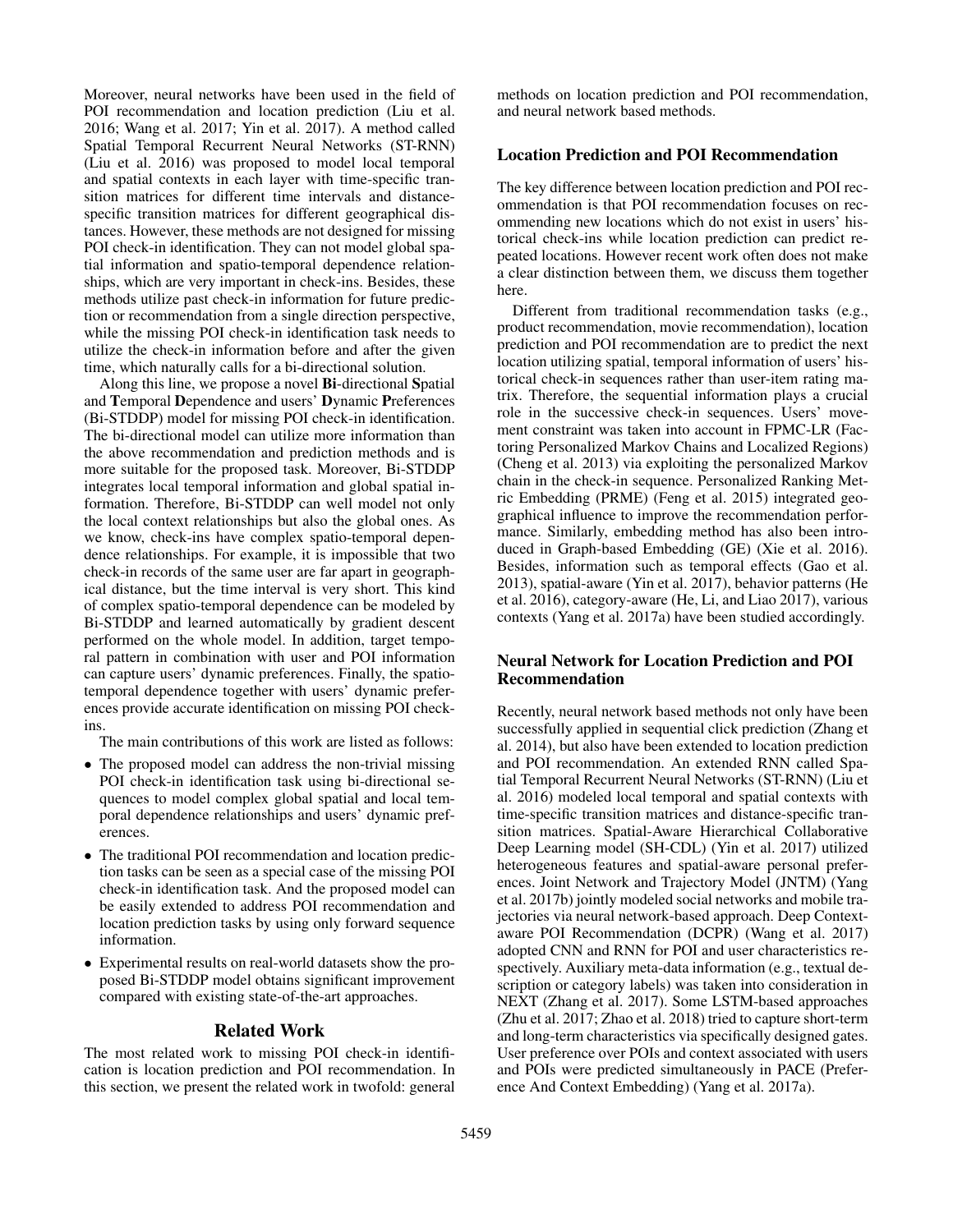## Methodology

In this section, we first formulate the problem of missing POI check-in identification, then we present the details of the proposed Bi-STDDP model, which integrates bidirectional spatio-temporal dependence and users' dynamic preferences.

## Problem Statement

Let  $\mathbb{U} = \{u_1, u_2, ..., u_N\}$  be a set of N users and  $\mathbb{P} =$  $\{p_1, p_2, ..., p_M\}$  be a set of M POIs. Each POI p is associated with its coordinate  $\{x_p, y_p\}$ , and each user u is associated with a list of check-ins  $\hat{C}^u = \{p_{t_1}^u, p_{t_2}^u, ..., p_{t_T}^u, \}$ , where  $p_{t_i}^u$  means user u visit POI p at time  $t_i$ . Assume the th check-in  $p_{t_t}^u$  of user u is missing, the task is to identify which POI the user  $u$  visited at a specific time  $t_t$  according to the forward sequence before  $t_t$ ,  $\{p_{t_1}^u, p_{t_2}^u, ..., p_{t_{t-1}}^u\}$ , and the backward sequence after  $t_t$ ,  $\{p_{t_{t+1}}^u, p_{t_{t+2}}^u, ..., p_{t_T}^u\}$ .

## Bi-directional Spatial and Temporal Dependence

Spatial and temporal information has very complex dependence relationships, here we first introduce these two kinds of information separately, global spatial information and local temporal information. Global spatial information means we consider the relationship between the targeting POI and all the other POIs. While only local temporal information is considered since the missing check-in  $p_{t_i}^u$  of user u is more related to the POIs which user  $u$  visited at a short temporal interval before and after time  $t_t$ .

We first introduce the extraction of the global spatial information. For POI check-ins  $p_{t_{t-1}}^u$  and  $p_{t_{t+1}}^u$ , we define the global spatial vectors of POI check-ins  $p_{t_{t-1}}^u$  and  $p_{t_{t+1}}^u$  as follows:

$$
s_{t-1} = \frac{D_{p_{t_{t-1}}^u}}{\sigma(D_{p_{t_{t-1}}^u})},\tag{1}
$$

$$
s_{t+1} = \frac{D_{p_{t+1}^u}}{\sigma(D_{p_{t+1}^u})}, \qquad (2)
$$

where  $\sigma$  is the standard deviation,  $D \in \mathbb{R}^{M \times M}$  is the geographical distance matrix of all candidate POIs, which contains the global spatial information, and  $D_{p_{t_{t-1}}^u}$  is the geographical distance vector between POI  $p_{t_{t-1}}^u$  and all candidate POIs. The geographical distance vector can be normalized by dividing the standard deviation.

Besides, local temporal interval to the target time  $t_t$  is considered as follows:

$$
i_{t-1} = t_t - t_{t-1}, \t\t(3)
$$

$$
i_{t+1} = t_{t+1} - t_t. \tag{4}
$$

Due to the complex dependence relationships between spatial and temporal, for examples, it is impossible to go far away at a short time interval, but it is possible to go to a close POI at a great time interval. So we need take the global spatial and local temporal into overall consideration to model the complex dependence relationships, firstly, we transform

the local temporal interval into the same space  $\mathbb{R}^M$  as the global spatial vectors:

$$
it-1 = f(wt-1it-1), \t(5)
$$

$$
\dot{\mathbf{i}}_{t+1} = f(\mathbf{w}_{t+1}i_{t+1}), \tag{6}
$$

where  $w_{t-1}, w_{t+1} \in \mathbb{R}^M$  and the activation function  $f(x)$ is chosen as a tanh function  $f(x) = \frac{e^x - e^{-x}}{e^x + e^{-x}}$  $\frac{e^x-e^{-x}}{e^x+e^{-x}}$ .

Finally, the bi-directional dependence relationships between global spatial and local temporal interval are encoded as follows:

$$
d_{t-1} = s_{t-1} \odot i_{t-1}, \qquad (7)
$$

$$
d_{t+1} = s_{t+1} \odot i_{t+1}, \qquad (8)
$$

the dependence relationships are modeled by element-wise product operator  $\odot$  and can be learned automatically by gradient descent performed on the whole model.

## Users' Dynamic Preferences

Users' check-in preferences change with time and the preference variance exists in several scales which is observed in (Gao et al. 2013). For example, users usually visit coffee house at afternoon and bars at night; users are usually around the office in weekdays while go shopping on weekends. Our model captures the specific temporal pattern in two scales: hours of a day, and different days of a week. We split a week into weekday and weekend, and a day into the following five sessions: the morning  $[8:00,11:30)$ , the noon  $[11 : 30, 14 : 00)$ , the afternoon  $[14 : 00, 17 : 30)$ , the night  $[17:30, 22:00)$  and the rest one. Thus, the target time  $t_t$  is encoded to one 7-dim pattern vector  $v_t$  by setting the corresponding bits to 1 and the rests to 0. For example, target time  $11:30$  *AM Aug* 25 2018 on a Saturday can be encoded into a pattern vector as follows (The first two bits correspond to the weekday and weekend, and the rest ones correspond to the five sessions):

$$
\boldsymbol{v}_t = [0 \ 1 \ 0 \ 1 \ 0 \ 0 \ 0]^\top. \tag{9}
$$

Then, we capture user and POI information with embedding layers. The embedding layers can be seen as performing the latent factor modeling for POI popularity and user preference. It learns two matrices  $E_p$  and  $E_u$ , each row of which represents a POI and a user, respectively. If we use one-hot encoded POI  $p_{t_{t-k}}^u$ ,  $p_{t_{t+k}}^u \in \mathbb{R}^M$  and user  $u \in \mathbb{R}^N$ as input vectors, the outputs of embedding layers can be expressed as

$$
e(\boldsymbol{p}^u_{t_{t-k}}) = \boldsymbol{E}_p^\top \boldsymbol{p}^u_{t_{t-k}}, \qquad (10)
$$

$$
e(p_{t_{t+k}}^u) = \mathbf{E}_p^\top \mathbf{p}_{t_{t+k}}^u, \qquad (11)
$$

$$
\boldsymbol{e}(\boldsymbol{u}) = \boldsymbol{E}_u^{\top} \boldsymbol{u}, \qquad (12)
$$

where  $1 \leq k \leq w$ , and w is the window width,  $E_p \in \mathbb{R}^{M \times d}$ and  $E_u \in \mathbb{R}^{N \times d}$  denote the embedding matrices for POIs and users, d is the dimension of embedding vectors.

Finally, we utilize multiple hidden layers of feed-forward neural networks to transform POI popularity, user preference and target temporal pattern into the same space and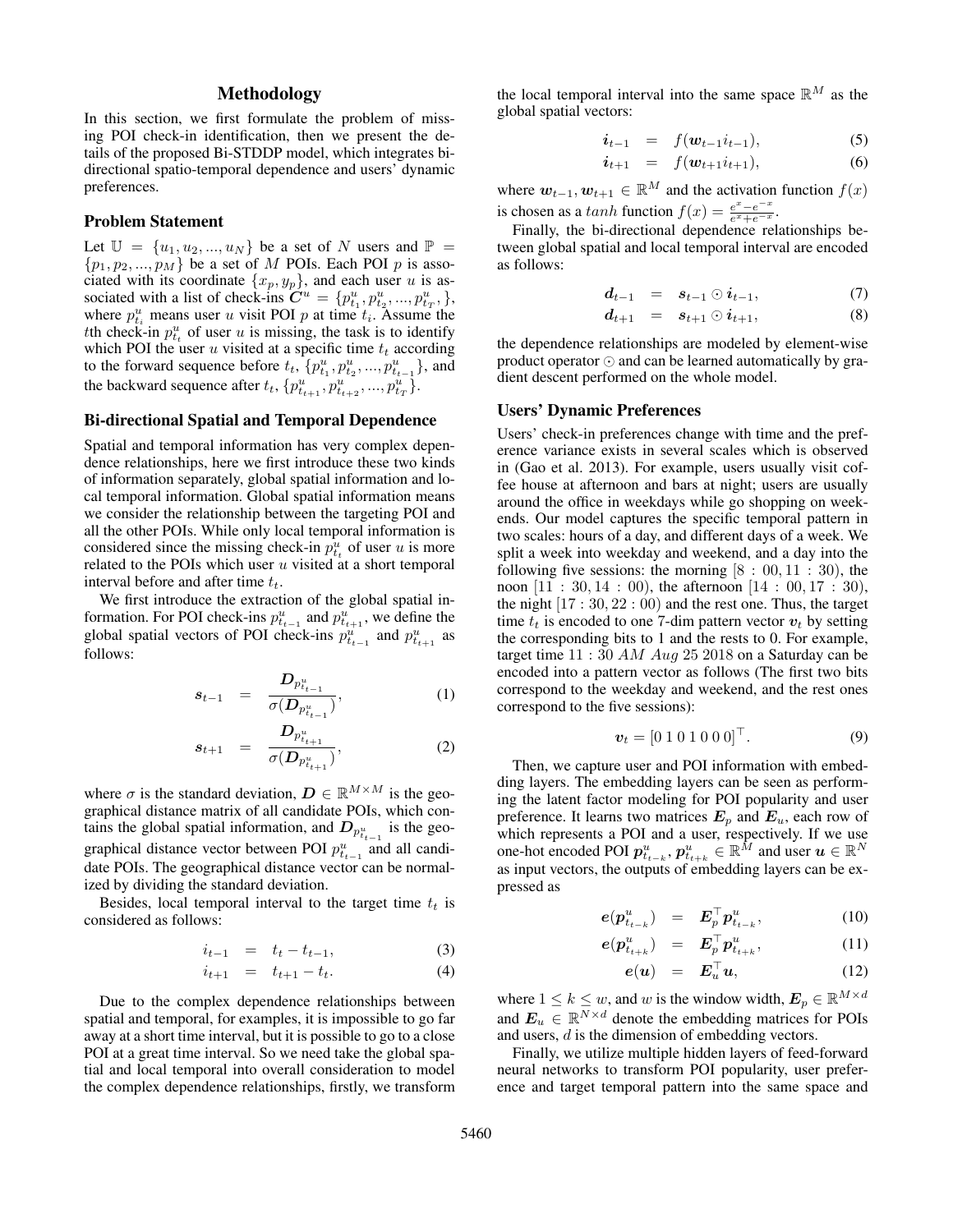add them up to model users' dynamic preferences:

$$
h(e(p_{t_{t-w}}^u)) = f(\sum_{1 \leq k \leq w} W_{k_{-}} e(p_{t_{t-k}}^u)), \qquad (13)
$$

$$
h(e(p_{t_{t+w}}^u)) = f(\sum_{1 \leq k \leq w} W_{k+}e(p_{t_{t+k}}^u)), \qquad (14)
$$

$$
h(e(u)) = f(W_u e(u)),
$$
  
\n
$$
h(v_t) = f(W_t v_t).
$$
\n(15)

$$
c_t^u = h(e(p_{t_{t-w}}^u)) + h(e(p_{t_{t+w}}^u))
$$
  
+h(e(u)) + h(v\_t), (17)

where  $W_{k_-}, W_{k_+}, W_u \in \mathbb{R}^{h \times d}$  and  $W_t \in \mathbb{R}^{h \times 7}$  are the parameters of hidden layers,  $h$  is the number of hidden units and f is tanh activation function. And the  $c_t^u$  are the dynamic preferences of user u.

## The Final Bi-STDDP Model



Figure 1: The proposed Bi-STDDP model

We present the final neural network architecture of Bi-STDDP in Figure 1. The bi-directional check-in sequences, user and target time are fed into the embedding layers and users' dynamic preferences are captured by hidden layer. The output of Bi-STDDP can be yielded via combining bidirectional spatial and temporal dependence and users' dynamic preferences in Equation (7), (8) and (17) respectively. The prediction of where has user  $u$  been at time  $t_t$  can be computed as:

$$
\boldsymbol{o}_t^u = softmax(\boldsymbol{d}_{t-1} + \boldsymbol{d}_{t+1} + \boldsymbol{W}_c \boldsymbol{c}_t^u),
$$
 (18)

where  $W_c \in \mathbb{R}^{M \times h}$  are the parameters to transform the users' dynamic preferences to the same space as the dependence relationships. The  $o_t^u$  is a distribution which indicates different probability of all candidate POIs the user  $u$  might visit at time  $t_t$ . And the POIs which k maximum probabilities corresponding to are the top-k identifications for the missing POI check-in.

We need to minimize the *cross entropy* of predicted distribution and the actual distribution:

$$
J(\theta) = -\frac{1}{S} \sum_{i=1}^{S} \sum_{j=1}^{M} y_{i,j} \log(o_{t,j}^u | \mathbf{x}_i, \theta),
$$
 (19)

where  $S$  is the number of samples,  $M$  is the number of POIs,  $y_i \in \mathbb{R}^M$  is the one-hot label of sample  $x_i$  and  $\theta$  is the parameters set.

Training is done through stochastic gradient descent over shuffled mini-batches with the Adam (Kinga and Adam 2015) update rule.

## Experiments

In this section, we conduct experiments to evaluate the proposed Bi-STDDP against various baseline methods on three real-world datasets. In the next, we first introduce the datasets, implementation details, baseline methods and evaluation metrics, followed by our experimental results and discussions.

#### **Datasets**

Three real-world LBSN datasets, i.e., NYC, TKY, Gowalla, are used in the experimental study. The statistics of the three datasets are listed in Table 1.

- NYC<sup>1</sup> (Yang et al. 2015) is a dataset from Foursquare, it includes long-term (about 10 months) check-in data in New York city collected from April 2012 to February 2013.
- $TKY<sup>1</sup>$  (Yang et al. 2015) is a dataset similar to NYC except it is collected from Tokyo.
- Gowalla<sup>2</sup> (Cho, Myers, and Leskovec 2011) is a dataset collected from Gowalla, with the time span from February 2009 to October 2010.

Table 1: Statistics of the three datasets.

| <b>Dataset</b> | #user   | #POI      | $#check_in$ | Sparsity |
|----------------|---------|-----------|-------------|----------|
| NYC.           | 1.083   | 38.333    | 227,428     | 99.452%  |
| TKY            | 2.293   | 61.858    | 573.703     | 99.596%  |
| Gowalla        | 107.092 | 1.280.969 | 6.442.892   | 99.995%  |

We eliminate users with fewer than 10 check-ins and POIs visited by fewer than 10 users in these three datasets. Then, we sort each user's check-in records by time, and take the first  $80\%$  as the training set, the following  $10\%$  as the validation set and the remaining  $10\%$  as the test set.

#### Implementation Details

For all datasets we use: embedding dimension of 64, hidden units of 256, window width of 1 (temporal locality and a compromise between performance and efficiency), minibatch size of 128 and learning rate of 0.001. All these values are chosen via a grid search on the NYC validation set. We initialize all parameters in the neural network from glorot uniform distributions (Glorot and Bengio 2010), and we do not perform any dataset-specific tuning except early stopping on validation sets.

<sup>1</sup> https://sites.google.com/site/yangdingqi/home/foursquaredataset

<sup>2</sup> http://snap.stanford.edu/data/loc-gowalla.html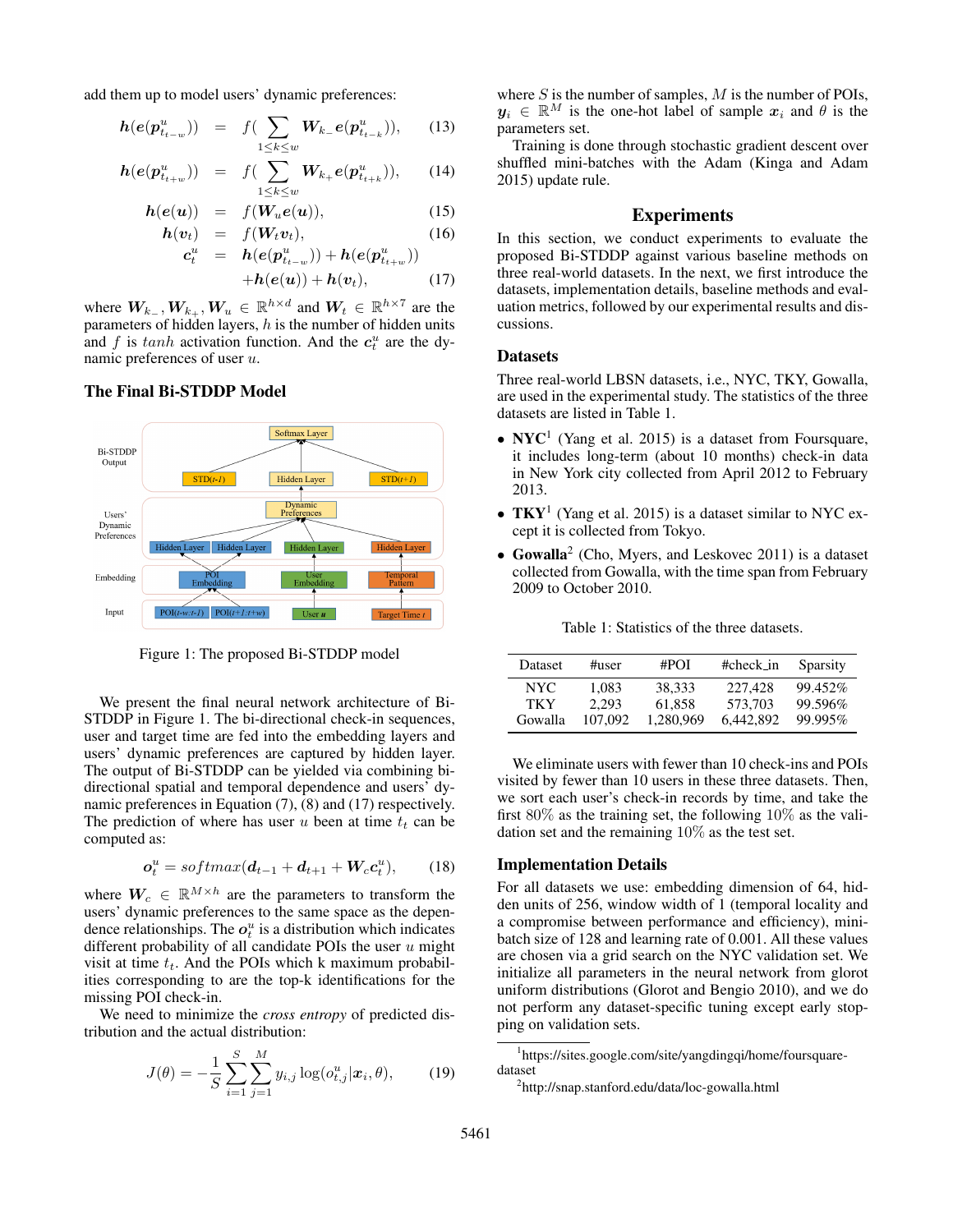## Baselines

We compare the proposed method with counting-based methods (Forward, Backward, TOP1, TOP2), traditional POI recommendation algorithms (PRME, PRME-G), neural network based approaches (RNN, LSTM, GRU, STRNN, PACE). Some earlier methods likes PMF (Salakhutdinov and Mnih 2007), FPMC (Rendle, Freudenthaler, and Schmidt-Thieme 2010), FPMC-LR (Cheng et al. 2013) have been proved to be not as good as PRME-G (Feng et al. 2015; Liu et al. 2016; He, Li, and Liao 2017), so we don't compare these methods.

- Forward: The forward transition probability between POIs is taken as prediction for all users.
- Backward: The backward transition probability between POIs is taken as prediction for all users.
- **TOP1**: The most popular locations in the training set are selected as prediction for all users.
- **TOP2**: The most popular locations in the training set are selected as prediction for each user.
- PRME(Feng et al. 2015): User and POI are embedded into the same latent space to capture the user transition patterns.
- **PRME-G**(Feng et al. 2015): It takes distance between destination location and recent visited ones into consideration on the basis of PRME.
- RNN(Zhang et al. 2014): This is a neural network method which directly models the dependence on user's sequential behaviors into the click prediction process through the recurrent structure in RNN.
- LSTM(Hochreiter and Schmidhuber 1997): This is a special RNN model, which contains a memory cell and three multiplicative gates to learn long-term dependence.
- GRU(Cho et al. 2014): This is another special RNN model, which contains two gates and is simpler than LSTM.
- **STRNN**(Liu et al. 2016): This is a RNN-based model for next POI recommendation. It incorporates both the timespecific transition matrices and distance-specific transition matrices within recurrent architecture.
- **PACE**(Yang et al. 2017a): This is a deep neural architecture that jointly learns the embeddings of users and POIs to predict both user preference over POIs and various context associated with users and POIs.

### Evaluation Metrics

To evaluate the performance of our proposed Bi-STDDP and the baselines described above, we use three standard metrics following the existing work (Liu et al. 2016): **Recall** $@K$ , F1-score@K, and Mean Average Precision (MAP). Note we don't use Precision@K since it is positively correlated with Recall@K and provides similar results in our settings. Recall@K is 1 if the POI visited appears in the top-K ranked list; otherwise is 0. The final Recall@K is the average value over all test ground truth instances. MAP is a global evaluation for ranking tasks, and it is usually used to evaluate

the quality of the whole ranked lists. We report Recall@K and F1-score  $\mathscr Q$ K with K = 1, 5 and 10 in our experiments. The larger the value, the better the performance for all the evaluation metrics.

## Performance Comparison

The experimental results evaluated by Recall@K, F1 score@K, and MAP on NYC, TKY and Gowalla are presented in Table 2. Since users' behavior patterns are regular and follow the long-tailed distribution, we see that countingbased methods Forward and Backward have acceptable performances on all three datasets. And the performances of Forward and Backward are even better than PRME and PRME-G. Similarly, counting-based personalized TOP2 also have an good performance on NYC and TKY, while the non-personalized TOP1 performs worst. PRME-G slightly improves the results comparing with PRME via incorporating distance information. RNN-based methods (RNN, LSTM, GRU) obtain similar performance improvement over PRME-G because of their sequence modeling capability. PACE predicts both user preference over POIs and various context associated with users and POIs to achieves further improvement over RNN-based methods. Another great improvement is brought by ST-RNN, and it is the best method among the baselines on three datasets. It incorporates both the time-specific transition matrices and distance-specific transition matrices within recurrent architecture. Moreover, Bi-STDDP outperforms the baseline methods over all evaluation metrics on all three datasets. On NYC dataset, the Recall@1, Recall@5, Recall@10 improvements comparing with best baseline ST-RNN are 33.87%, 7.78%, and 2.98% respectively which indicates that the Bi-STDDP improves even more on higher ranking list, similar results can also be observed on TKY and Gowalla. These improvements indicate that our proposed Bi-STDDP can model the bidirectional dependence of global spatial and local temporal and capture users' dynamic preferences.

#### Impact of Different Parts

In this subsection, we firstly investigate the impact of forward and backward sequences. It is intuitive that bidirectional sequences can bring more useful information and performance improvement than a single sequence. As shown in Table 3, Bi-STDDP improves the performance evaluated by Recall@K and MAP comparing with F-STDDP and B-STDDP which use forward and backward check-in sequences, respectively. Note that the performances of our method F-STDDP which only utilizes the forward sequence are still better than all baseline methods which contain POI recommendation and location prediction methods. It shows that the proposed Bi-STDDP model can be naturally applied to POI recommendation and location prediction tasks with competitive performance.

Then, we study the impact of temporal pattern and dependence relationships. The Bi-STDDP is designed to model complex bi-directional spatio-temporal dependence relationships and capture users' dynamic preferences by target temporal pattern. By removing both dependence relationships and target temporal pattern in Equation (7), (8) and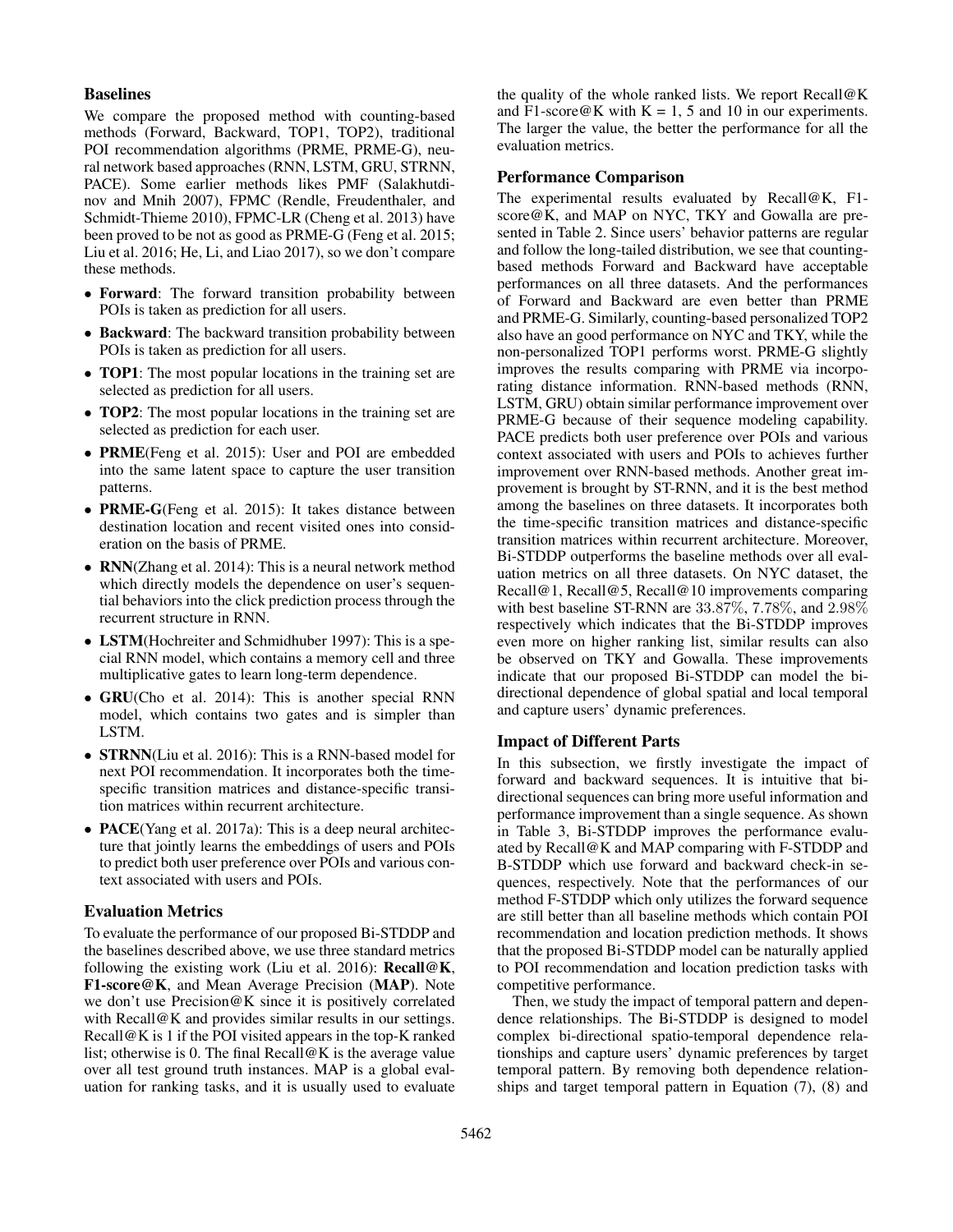|                           |                  | Recall@1 | Recall@5 | Recall@10 | $F1-score@1$ | $F1-score@5$ | $F1-score@10$ | <b>MAP</b> |
|---------------------------|------------------|----------|----------|-----------|--------------|--------------|---------------|------------|
| $\ensuremath{\text{NYC}}$ | Forward          | 0.1065   | 0.2434   | 0.2801    | 0.1065       | 0.0811       | 0.0509        | 0.1647     |
|                           | Backward         | 0.1105   | 0.2399   | 0.2803    | 0.1105       | 0.0800       | 0.0510        | 0.1676     |
|                           | TOP1             | 0.0045   | 0.0144   | 0.0211    | 0.0045       | 0.0048       | 0.0038        | 0.0112     |
|                           | TOP <sub>2</sub> | 0.1087   | 0.2899   | 0.3758    | 0.1087       | 0.0966       | 0.0683        | 0.1965     |
|                           | <b>PRME</b>      | 0.0987   | 0.2749   | 0.3568    | 0.0987       | 0.0916       | 0.0649        | 0.1796     |
|                           | PRME-G           | 0.1077   | 0.2836   | 0.3717    | 0.1077       | 0.0945       | 0.0676        | 0.1912     |
|                           | <b>RNN</b>       | 0.1264   | 0.3145   | 0.4012    | 0.1264       | 0.1048       | 0.0729        | 0.2131     |
|                           | <b>LSTM</b>      | 0.1221   | 0.3136   | 0.4007    | 0.1221       | 0.1045       | 0.0729        | 0.2105     |
|                           | <b>GRU</b>       | 0.1265   | 0.3177   | 0.4050    | 0.1265       | 0.1059       | 0.0736        | 0.2150     |
|                           | <b>STRNN</b>     | 0.1302   | 0.3225   | 0.4055    | 0.1302       | 0.1075       | 0.0737        | 0.2250     |
|                           | <b>PACE</b>      | 0.1287   | 0.3226   | 0.4033    | 0.1287       | 0.1075       | 0.0733        | 0.2199     |
|                           | <b>Bi-STDDP</b>  | 0.1743   | 0.3476   | 0.4176    | 0.1743       | 0.1159       | 0.0759        | 0.2533     |
|                           | Forward          | 0.1140   | 0.2618   | 0.3196    | 0.1140       | 0.0873       | 0.0581        | 0.1829     |
|                           | Backward         | 0.1302   | 0.2767   | 0.3300    | 0.1302       | 0.0922       | 0.0600        | 0.1979     |
|                           | TOP1             | 0.0209   | 0.0798   | 0.1048    | 0.0209       | 0.0266       | 0.0191        | 0.0510     |
|                           | TOP <sub>2</sub> | 0.1370   | 0.3258   | 0.4002    | 0.1370       | 0.1086       | 0.0728        | 0.2257     |
|                           | <b>PRME</b>      | 0.0443   | 0.1149   | 0.1481    | 0.0443       | 0.0383       | 0.0269        | 0.0844     |
| <b>TKY</b>                | PRME-G           | 0.0870   | 0.2003   | 0.2557    | 0.0870       | 0.0668       | 0.0465        | 0.1436     |
|                           | <b>RNN</b>       | 0.1536   | 0.3590   | 0.4426    | 0.1536       | 0.1197       | 0.0805        | 0.2480     |
|                           | <b>LSTM</b>      | 0.1468   | 0.3571   | 0.4450    | 0.1468       | 0.1190       | 0.0809        | 0.2431     |
|                           | <b>GRU</b>       | 0.1514   | 0.3418   | 0.4457    | 0.1514       | 0.1139       | 0.0810        | 0.2478     |
|                           | <b>STRNN</b>     | 0.1612   | 0.3665   | 0.4492    | 0.1612       | 0.1222       | 0.0817        | 0.2543     |
|                           | <b>PACE</b>      | 0.1608   | 0.3605   | 0.4469    | 0.1608       | 0.1202       | 0.0813        | 0.2518     |
|                           | <b>Bi-STDDP</b>  | 0.2049   | 0.4107   | 0.4838    | 0.2049       | 0.1369       | 0.0880        | 0.2991     |
| Gowalla                   | Forward          | 0.0809   | 0.1772   | 0.2239    | 0.0809       | 0.0591       | 0.0407        | 0.1268     |
|                           | <b>Backward</b>  | 0.0921   | 0.1880   | 0.2295    | 0.0921       | 0.0627       | 0.0417        | 0.1374     |
|                           | TOP1             | 0.0029   | 0.0131   | 0.0232    | 0.0029       | 0.0044       | 0.0042        | 0.0105     |
|                           | TOP <sub>2</sub> | 0.0576   | 0.1331   | 0.1785    | 0.0576       | 0.0444       | 0.0325        | 0.0989     |
|                           | <b>PRME</b>      | 0.0228   | 0.0532   | 0.0703    | 0.0228       | 0.0177       | 0.0128        | 0.0394     |
|                           | PRME-G           | 0.0307   | 0.0678   | 0.0857    | 0.0307       | 0.0226       | 0.0156        | 0.0503     |
|                           | <b>RNN</b>       | 0.0630   | 0.1541   | 0.2053    | 0.0630       | 0.0514       | 0.0373        | 0.1120     |
|                           | <b>LSTM</b>      | 0.0609   | 0.1489   | 0.1978    | 0.0609       | 0.0496       | 0.0360        | 0.1083     |
|                           | <b>GRU</b>       | 0.0630   | 0.1555   | 0.2073    | 0.0630       | 0.0518       | 0.0377        | 0.1124     |
|                           | <b>STRNN</b>     | 0.0641   | 0.1601   | 0.2108    | 0.0641       | 0.0534       | 0.0383        | 0.1189     |
|                           | <b>PACE</b>      | 0.0629   | 0.1587   | 0.2100    | 0.0629       | 0.0529       | 0.0382        | 0.1178     |
|                           | <b>Bi-STDDP</b>  | 0.1019   | 0.2257   | 0.2881    | 0.1019       | 0.0752       | 0.0524        | 0.1653     |

Table 2: Evaluation of missing POI identification in terms of Recall@K, F1-score@K and MAP.

Table 3: Impact of forward and backward sequences on NYC dataset evaluated by Recall@K and MAP.

|                | Recall@1 | Recall@5 | Recall@10 | MAP    |
|----------------|----------|----------|-----------|--------|
| <b>F-STDDP</b> | 0.1586   | 0.3378   | 0.4050    | 0.2405 |
| <b>B-STDDP</b> | 0.1580   | 0.3372   | 0.4089    | 0.2405 |
| Bi-STDDP       | 0.1743   | 0.3476   | 0.4176    | 0.2533 |

(16) and only the dependence relationships in Equation (7), (8), we construct Bi-A and Bi-B models respectively for contrast experiment. Table 4 illustrates the performance of Table 4: Impact of temporal pattern and dependence relationships on NYC dataset evaluated by Recall@K and MAP.

|                         | Recall@1         | Recall@5         | Recall@10        | MAP              |
|-------------------------|------------------|------------------|------------------|------------------|
| $\mathbf{Bi-A}$<br>Bi-B | 0.1435<br>0.1650 | 0.3279<br>0.3374 | 0.4068<br>0.4128 | 0.2284<br>0.2457 |
| <b>Bi-STDDP</b>         | 0.1743           | 0.3476           | 0.4176           | 0.2533           |

three models evaluated by Recall@K and MAP on NYC dataset. We see that Bi-B improves the results comparing with Bi-A by modeling the temporal pattern for users' dy-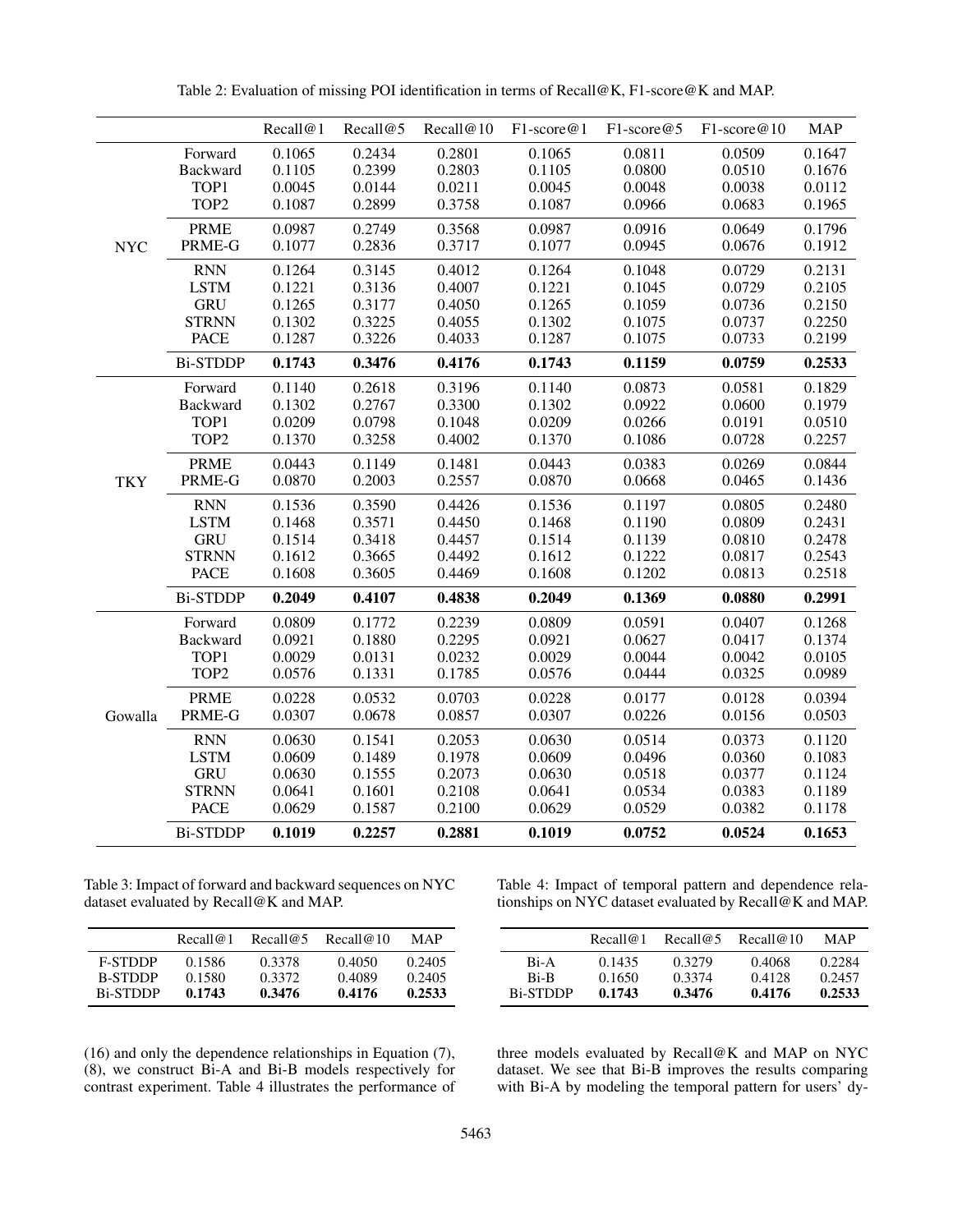

Figure 2: Performance of Bi-STDDP with varying embedding dimension and hidden units on NYC dataset evaluated by Recall@K and MAP.

namic preferences which indicates the significance of the temporal pattern. And Bi-STDDP achieves further improvement via taking the dependence relationships into consideration. So we can say that Bi-STDDP can capture dependence relationships between global spatial and local temporal and users' dynamic check-in preferences for improving the missing POI check-in identification performance.

#### Impact of Parameters

Figure 2(a) and 2(b) show the results under different settings of embedding dimension  $d$  and hidden units  $h$ . We illustrate the Recall@K and MAP performance of Bi-STDDP on NYC test set. Note that the best parameters are selected by grid search on NYC validation set, while the impact of parameters is evaluated on NYC test set. Validation and test performances are similar on different parameters.

Firstly, considering embedding dimension, we vary the embedding dimension as [2, 4, 6, 8, 12, 16, 32, 64, 128, 256]. we can see that as the embedding dimension increases, the performance of the model is gradually improved, and when the embedding dimension  $d$  larger than 16, the performance becomes stabilized. The embedding dimension determines the complexity and capability of the model. Smaller embedding dimension may fit the data distribution insufficiently, especially if the numbers of POIs and users are large. While larger embedding dimension increases the complexity of the model and requires more computational cost, a proper embedding dimension can help achieve the best performance. Making a compromise between performance and efficiency, we finally select  $d = 64$  as the embedding dimension.

Similar results can also be observed with varying hidden units. We vary the number of hidden units as [2, 4, 6, 8, 12, 16, 32, 64, 128, 256, 512, 1024] to evaluate the performance on NYC dataset of our proposed Bi-STDDP model. As shown in Figure 2(b), the performance of the model becomes stabilized when the number of hidden units is larger than 32. The hidden layer which is closer to the out-



Figure 3: Recall@K performance of Bi-STDDP on NYC dataset with varying window width w.

put requires larger feature dimension than embedding layer which is closer to the input. So  $h = 256$  is a proper number of hidden units. Finally, we can get the best parameters which  $d = 64$  and  $h = 256$  respectively. Even without tuned parameters, Bi-STDDP still outperforms other baseline methods according to Table 2 and Figure 2. Further, we can say that the performance of Bi-STDDP stays stable in a large range of parameters and is not very sensitive to both embedding dimension and hidden units.

We also vary the window width  $w$  of our proposed model on NYC dataset to investigate the impact of the sequence length. Figure 3 shows the detailed Recall@K performance. There is no obvious difference between these results of different window width. It makes sense that the missing POI check-in  $p_{t_t}^u$  of user u is more related to the POIs which user  $u$  visited at a short temporal interval before and after time  $t_t$ , and user preferences and periodic information have been